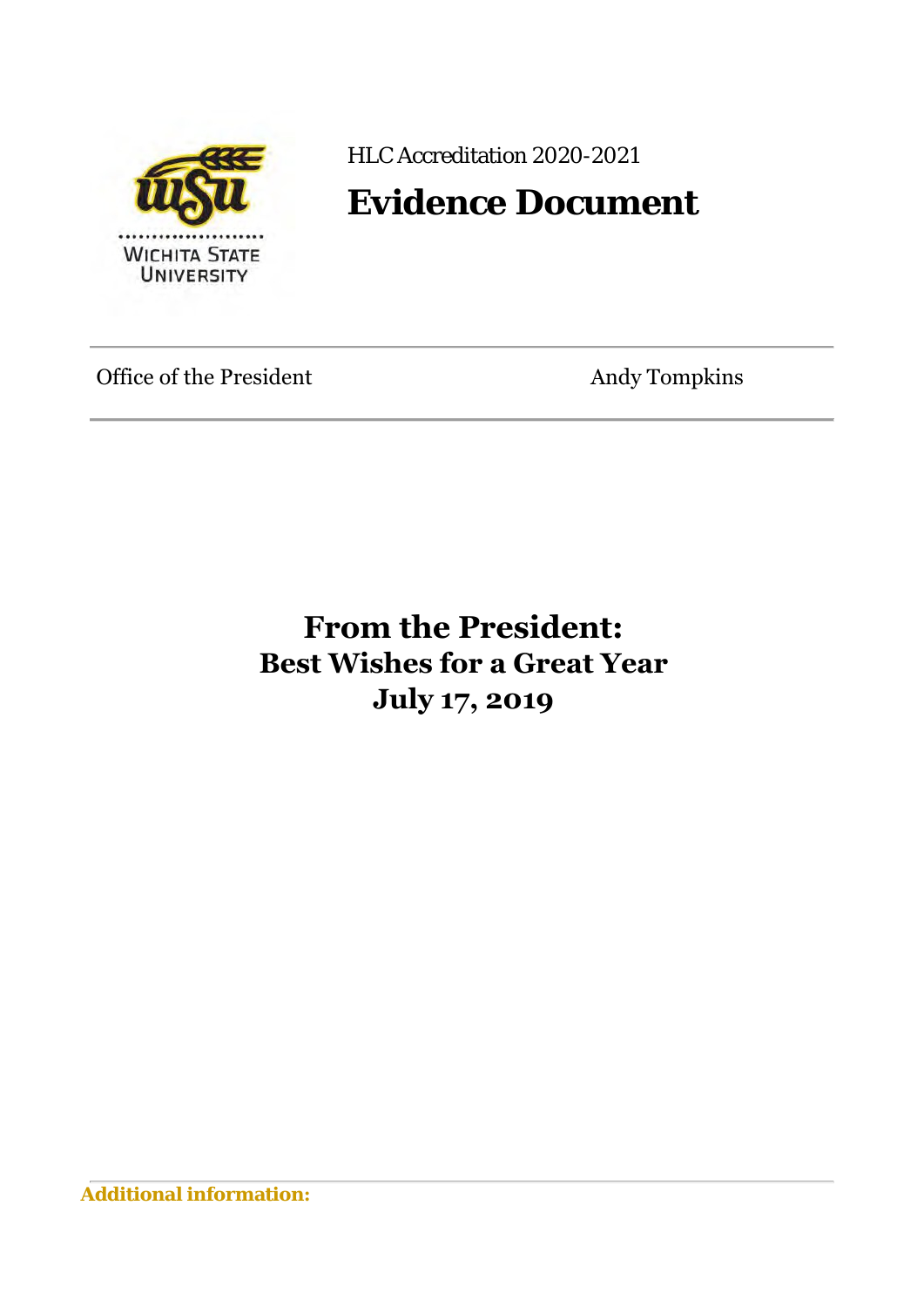## From the President: Best wishes for a great year

## Dear Colleagues,

Anyone who thinks staff and faculty are not busy in the summer has not been on campus to see all that is happening. We have had a productive summer thus far, and I thought it would be a good time to share an update on our campus.

After about three months as interim president, I can tell you what I have already said to many others: WSU is a remarkable place, filled with smart, dedicated folks who are making a difference for our students and community. You have a lot of reasons to be proud of what you and your colleagues have accomplished, and I am honored to be here to support your efforts.

Please note in your calendars that you are invited to two fun events on Wednesday, Aug. 14. The faculty-staff fall semester kickoff will be from 3-4 p.m. in the Beggs Ballroom at the Rhatigan Student Center. That will be immediately followed by a faculty-staff picnic on the first floor. Watch WSU Today for more details on both.

We received exciting news this month that one of our faculty members, Dr. Alexandre Shvartsburg, assistant professor in the Chemistry department, was named a recipient of the Presidential Early Career Award for Scientists and Engineers. This is a major national honor. He is the only faculty member from Kansas receiving the award this year and is one of only three from Kansas who has ever received it.

Also, Wichita State University has been named a 2019 Social Mobility Innovator for recruiting and retaining low-income students while making college affordable, advancing economic opportunity and helping restore the American dream. Wichita State has consistently ranked among the top 3-6 percent of all colleges and universities on CollegeNET's annual Social Mobility Index (SMI). WSU received recognition at the Social Mobility Summit in Portland, Oregon, on July 11, 2019.

As you know, we have a number of building projects across campus. Emily Patterson, executive director of facilities planning, will provide a more comprehensive update at